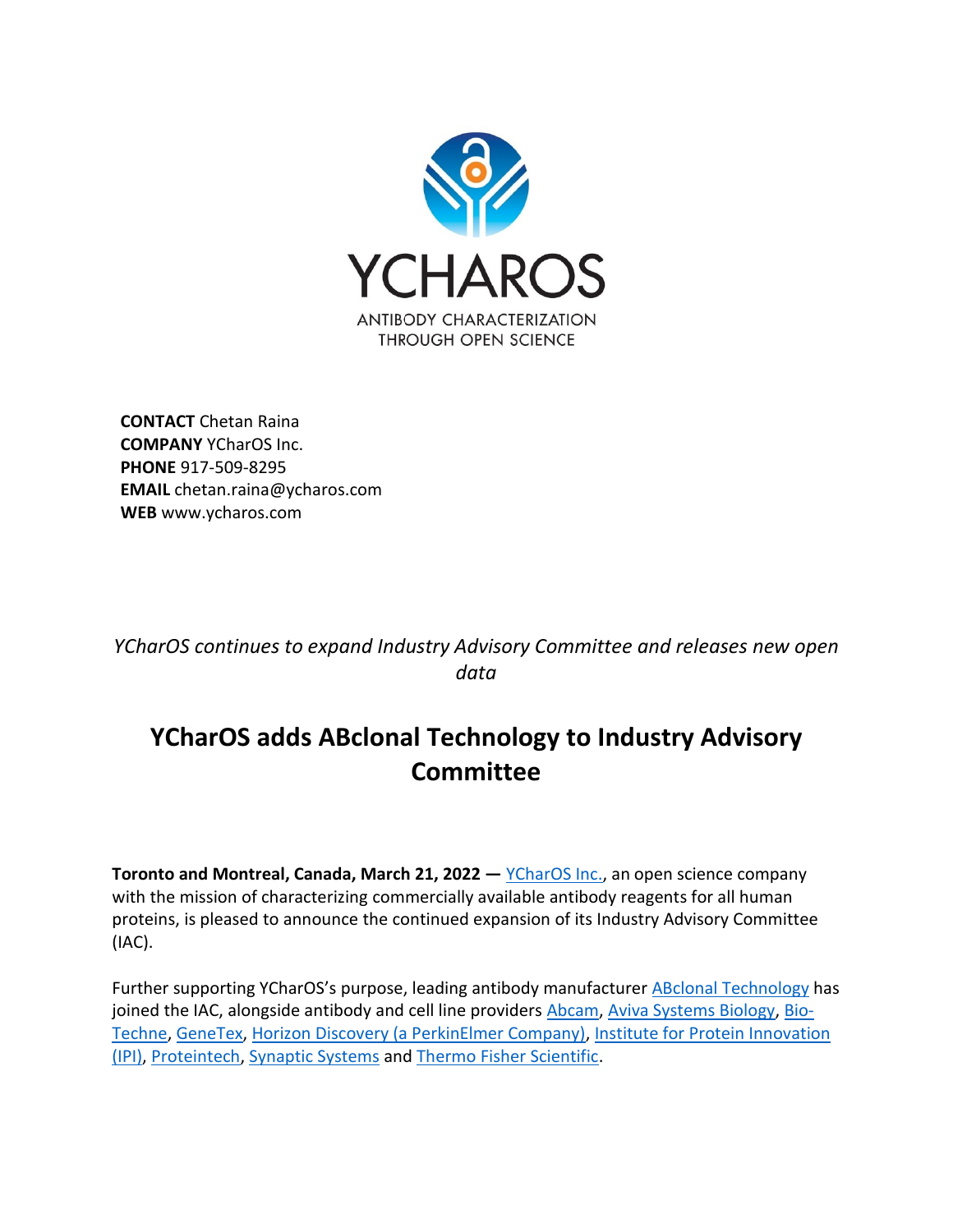The role of the IAC is to support YCharOS in enabling users of antibodies, grant funders and the broader scientific community to better evaluate commercially available antibody reagents and associated knockout cell lines. The IAC will help guide the YCharOS team to become the world's premier source for independent, open-source antibody characterization data.

In addition, YCharOS is announcing the release of new open science data. The [current](https://zenodo.org/communities/ycharos/?page=1&size=20) results, for antibodies targeting 41 proteins of relevance to neurology and pharmacology have been posted to [Zenodo,](https://zenodo.org/communities/ycharos/?page=1&size=20) the open science platform run by [CERN.](https://home.cern/) Antibodies have been tested for Western blot (WB), immunoprecipitation (IP) and immunofluorescence (IF) applications.

"The addition of ABclonal Technology to the IAC further strengthens the quality of the data we produce" said YCharOS Board Chair, Dr. Aled Edwards. "They are a tremendous addition to our committee of high-quality manufacturers."

"The addition of ABclonal is further validation of our business model and the value we bring to our partner companies." said YCharOS CEO Chetan Raina. "Partnering with YCharOS is a strong signal to the marketplace and the research community of their commitment to generate and sell the highest quality products."

Finding the right antibody for an experiment is a significant challenge for researchers and sits at the heart of the reproducibility crisis observed in biomedical research. To address this unmet need, YCharOS is performing head-to-head comparisons of commercially available antibodies to the same target protein and publishing the results in a transparent and open access way.

Companies or researchers interested in supporting our work are encouraged to contact YCharOS.

–ENDS –

## **Notes to Editors**

## **About YCharOS Inc.**

YCharOS Inc. (Antibody Characterization through Open Science) is a Canadian, public interest, open science company with the mission of characterizing commercially available antibody reagents for all human proteins. All of YCharOS's scientific methods and results are transparent and patent-free. The antibody characterization platform industrializes the rigorous [methodology](https://elifesciences.org/articles/48363) established at the Montreal Neurological Institute at [McGill University,](http://www.mcgill.ca/) in